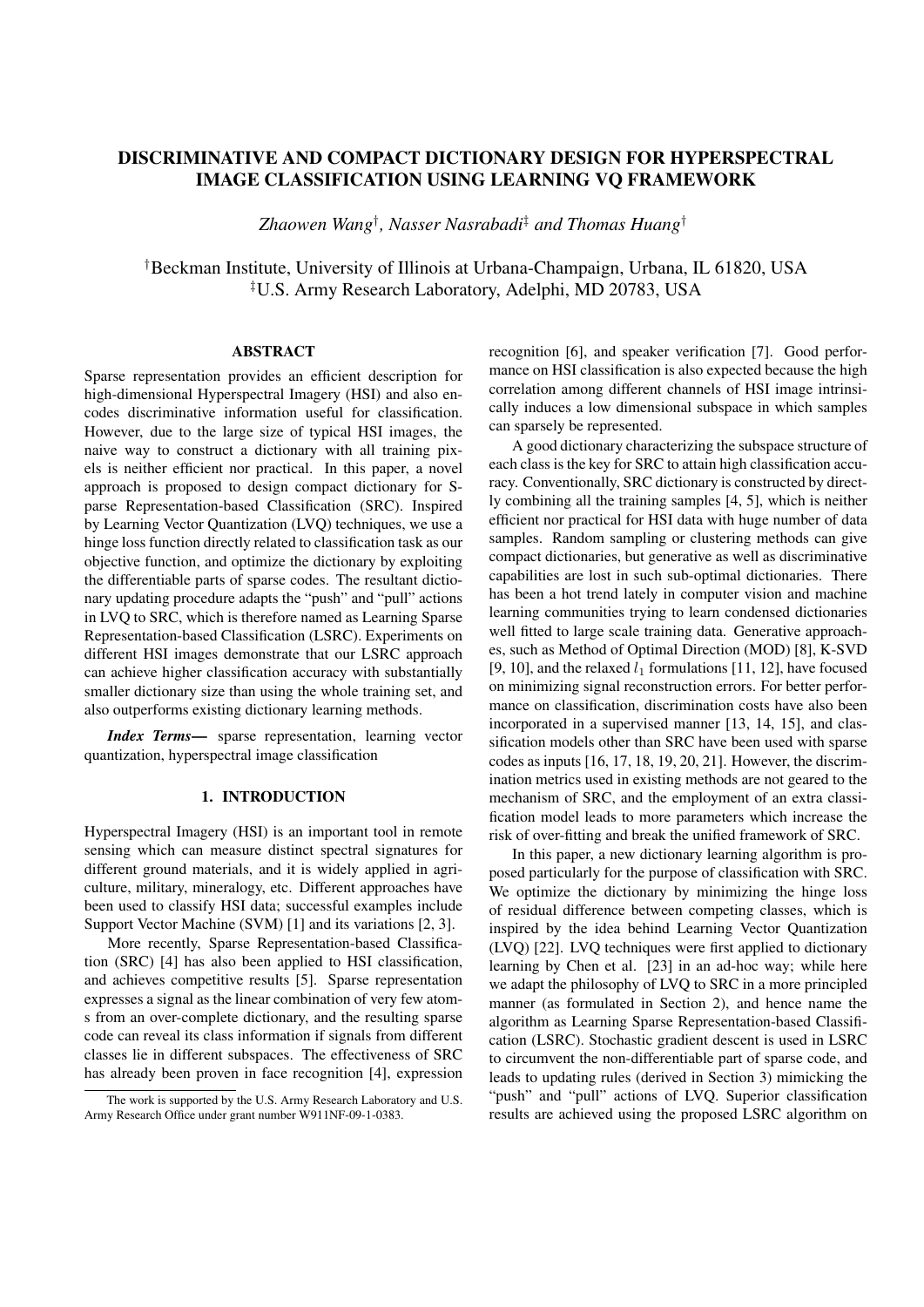several HSI images (reported in the experiments in Section 4). We also discuss our contributions related to prior works (in Section 5) and draw concluding remarks (in Section 6).

# 2. PROBLEM FORMULATION

## 2.1. Sparse Representation-based Classification

Suppose we have a data set containing *N* labeled HSI pixels of *m* channels coming from *C* classes:  $\{x_i, y_i\}_{i=1...N}$ ,  $\mathbf{x}_i \in \mathbb{R}^m$ ,  $y_i \in \{1, ..., C\}$ . A dictionary  $\mathbf{D} \in \mathbb{R}^{m \times n}$  of size *n* used in SRC [4] is composed of *C* class-wise sub-dictionaries  $\mathbf{D}^c \in \mathbb{R}^{m \times \frac{n}{C}}$  such that  $\mathbf{D} = [\mathbf{D}^1, ..., \mathbf{D}^C]$ . The sparse code  $\alpha_i \in \mathbb{R}^n$  for pixel  $\mathbf{x}_i$  can be recovered by solving the following  $l_1$  regularized problem as in compressive sensing [24]:

$$
\alpha_i = \arg\min_{\mathbf{z}} ||\mathbf{D}\mathbf{z} - \mathbf{x}_i||_2^2 + \lambda |\mathbf{z}|_1, \text{ with } \lambda > 0. \quad (1)
$$

The sparse code can be decomposed into *C* sub-codes in a similar way:  $\alpha_i = [\alpha_i^1; ...; \alpha_i^C]$ . SRC makes classification decision based on the residual of signal approximated by subcode of each class:  $r_i^c = ||\mathbf{e}_i^c||^2$ , where  $\mathbf{e}_i^c = \mathbf{x}_i - \mathbf{D}^c \alpha_i^c$  is the class-wise reconstruction error. The predicted class label is obtained as

$$
\hat{y}_i = \arg\min_c r_i^c. \tag{2}
$$

Generally, our goal is to find an optimal dictionary **D***<sup>∗</sup>* that achieves the best classification on the data set:

$$
\mathbf{D}^* = \arg\min_{\mathbf{D}\in\mathcal{D}} \frac{1}{N} \sum_i I(\hat{y}_i \neq y_i),\tag{3}
$$

where  $I(\cdot)$  is the indicator function, and  $D$  is the matrix space with unit-length columns.

#### 2.2. Objective Function with Insight from LVQ

Although closely related to our task of classification, Eq. (3) cannot be solved directly. A recent work in [23] applied the LVQ technique to learn the dictionary for SRC, which motivated us to design a more appropriative objective function based on the insight from LVQ.

LVQ [22] is a supervised learning algorithm which generates a codebook optimized for a prototype-based classifier. In testing, LVQ classifies a sample with the same label as the closest prototype in the codebook to it, which is essentially the same as the nearest neighbor classification. During training, LVQ (in its simplest version) iteratively goes through each training sample  $x_i$  and moves its nearest prototype  $\mathbf{m}_{n(i)}$  towards or away from  $\mathbf{x}_i$  based on whether  $\mathbf{m}_{n(i)}$ belongs to the same class as **x***<sup>i</sup>* :

$$
\mathbf{m}_{n(i)} \leftarrow \begin{cases} \mathbf{m}_{n(i)} + \rho(\mathbf{x}_i - \mathbf{m}_{n(i)}), & \text{if } \mathbf{m}_{n(i)} \text{ has label } y_i \\ \mathbf{m}_{n(i)} - \rho(\mathbf{x}_i - \mathbf{m}_{n(i)}), & \text{otherwise} \end{cases}
$$
(4)

where  $0 < \rho < 1$  is a monotonically decreasing step size.

LVQ shares a common spirit with the SRC in several ways. Both of them represent data samples with a subset of elements in codebook or dictionary, and classify the samples based on the energy distribution in the selected prototypes or atoms. This justifies the attempt in [23] to use updating rules similar to Eq. (4) in learning dictionary for SRC. However, the underlying principles of sparse coding and vector quantization are quite different, which makes the performance of the ad-hoc approach in [23] unguaranteed.

A deeper insight into LVQ has been developed in [25] which regards the learning procedure as a scholastic gradient descent algorithm with a loss function defined on any *misclassified* sample **x***<sup>i</sup>* :

$$
\mathcal{L}_{LVG}(\mathbf{x}_i, y_i) \propto ||\mathbf{x}_i - \mathbf{m}_{n(i)}^+||^2 - ||\mathbf{x}_i - \mathbf{m}_{n(i)}^-||^2,
$$
 (5)

where  $\mathbf{m}_{n(i)}^+$  and  $\mathbf{m}_{n(i)}^-$  are the nearest prototypes to  $\mathbf{x}_i$  with label  $y_i$  and other than  $y_i$ , respectively. We adopt an objective function with a similar form as in Eq. (5) with the hope that the merits of LVQ can be exploited in building an SRC dictionary. Specifically, a hinge loss function is enforced on each data point:

$$
\mathcal{L}_{LSRC}(\mathbf{x}_i, y_i; \mathbf{D}) = \max(0, r_i^{y_i} - r_i^{\hat{c}_i} + b),
$$
 (6)

where

$$
\hat{c}_i = \arg\min_{c \in \{1, \dots, C\} \setminus y_i} r_i^c \tag{7}
$$

is the most competitive class in reconstructing the signal excluding the true class  $y_i$ . *b* is a non-negative parameter controlling the "margin" between the classes. The loss function in Eq. (6) is zero when the residual of true class is smaller than any other class by at least an amount of *b*. Otherwise, it gives a penalty proportional to the residual difference between the true class and the most competitive "imposter" class. Intuitively, this loss function is also related to the misclassification rate of SRC. Thus, we can formulate the problem of LSRC as:

$$
\mathbf{D}^* = \arg\min_{\mathbf{D}\in\mathcal{D}} \frac{1}{N} \sum_i \mathcal{L}_{LSRC}(\mathbf{x}_i, y_i; \mathbf{D}).
$$
 (8)

# 3. DICTIONARY OPTIMIZATION

Since the sample size *N* is usually large, stochastic gradient descent methods are favored to optimize a dictionary online when the objective function is an expectation over all the training samples [12]. The dictionary is first initialized with a reasonable guess **D**<sup>0</sup> (through K-means or an unsupervised training for each class), and then it is updated iteratively by going through the whole data set multiple epochs until convergence. In the *t*-th iteration, a single sample  $(\mathbf{x}_i, y_i)$ <sup>1</sup> is drawn from the data set randomly and the dictionary is updated in the gradient direction of its cost term:

$$
\mathbf{D}^{t} = \mathbf{D}^{t-1} - \rho^t \nabla_{\mathbf{D}} \mathcal{L}_{LSRC}(\mathbf{x}, y; \mathbf{D}^{t-1}),
$$
 (9)

<sup>&</sup>lt;sup>1</sup>For simplicity, we drop all the data indices  $i$  hereafter.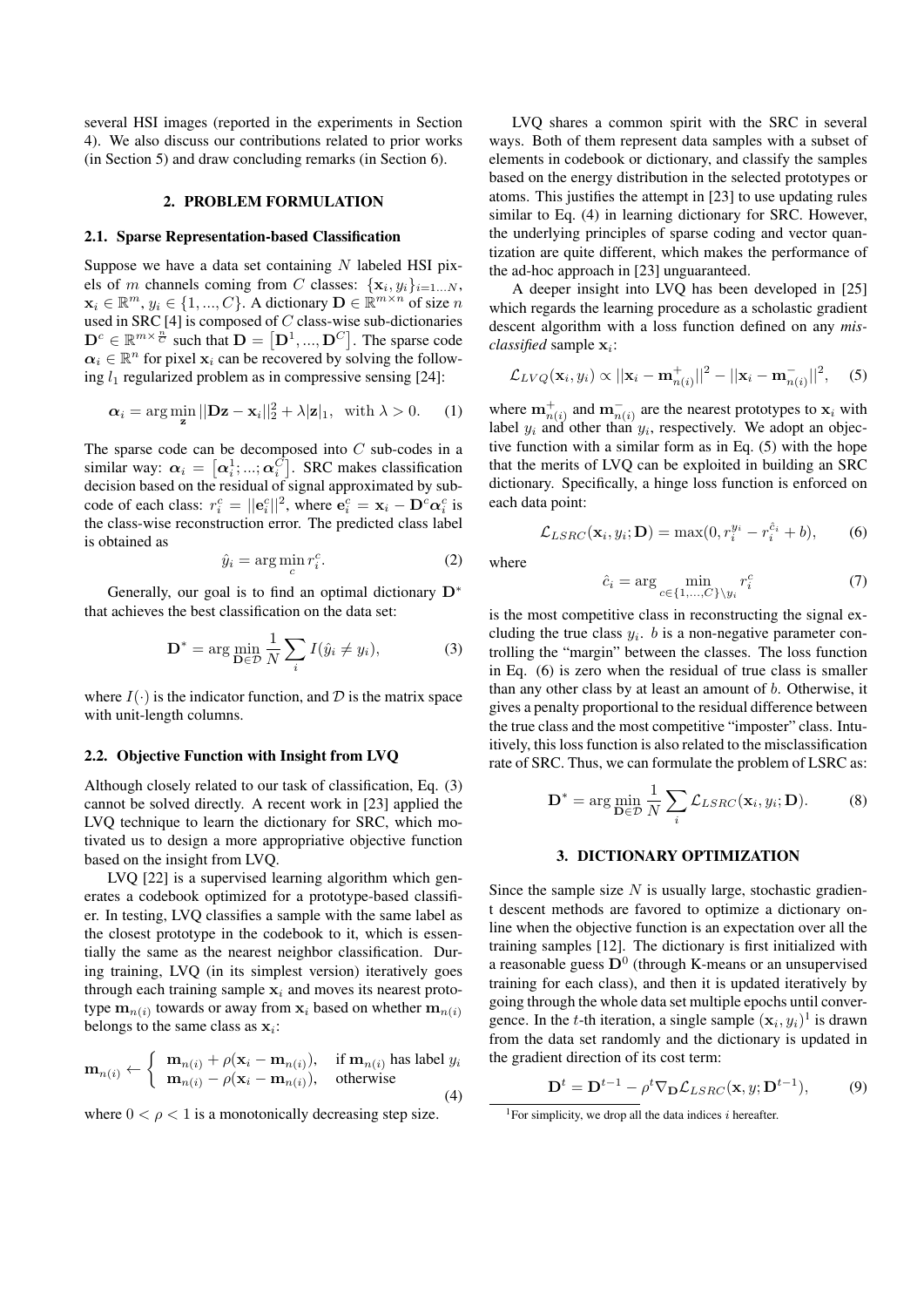where  $\rho^t = \frac{\rho^0}{\sqrt{(t-1)/N+1}}$  is the step size at iteration *t* with initial value  $\rho^0$ . The gradient of hinge loss is

$$
\nabla_{\mathbf{D}} \mathcal{L}(\mathbf{x}, y; \mathbf{D}) = \nabla_{\mathbf{D}} r^y - \nabla_{\mathbf{D}} r^{\hat{c}}, \quad \text{if } r^y - r^{\hat{c}} + b > 0, \tag{10}
$$

and zero or undefined otherwise. We can ignore the case of undefined gradient, because it occurs with very low probability in practice (only when  $r^y - r^{\hat{c}} + b = 0$ ) and thus will not affect the convergence of stochastic gradient descent as long as a suitable step size is chosen [25].

To evaluate the gradient of  $r^c$  for a particular class  $c$ , we first find its derivative with respect to the (*i, j*)-th element of **D** as

$$
\frac{\partial r^c}{\partial d_{ij}} = -2\mathbf{e}^{cT} \frac{\partial \mathbf{D} \mathbf{P}_c \alpha}{\partial d_{ij}}
$$

$$
= -2\mathbf{e}^{cT} \left[ \mathbf{P}_c(j,j) \alpha_j \mathbf{u}_i + \mathbf{D} \mathbf{P}_c \frac{\partial \alpha}{\partial d_{ij}} \right], (11)
$$

where  $P_c$  is a  $n \times n$  diagonal matrix with 1 at positions corresponding to class *c* and 0 otherwise, and  $\mathbf{u}_i$  is a  $m \times 1$  unit column vector with the *i*-th element equal to 1.

The sparse code  $\alpha$  is an implicit function of **D**, and it has been shown differentiable [20, 26] with respect to any dictionary atom **d**<sub>*j*</sub> with index *j* in the active set  $\Lambda = \{j | \alpha_j \neq 0\}$ . For the other atoms, the gradient is zero with overwhelming probability and thus can be ignored for the same reason mentioned above. Directly using the result given in [26], we can find the sparse code derivative as:

$$
\frac{\partial \alpha_{\Lambda}}{\partial \mathbf{D}_{\Lambda}} = -\mathbf{A}^{-1} \frac{\partial [\mathbf{D}_{\Lambda}^T (\mathbf{D}_{\Lambda} \alpha_{\Lambda} - \mathbf{x})]}{\partial \mathbf{D}_{\Lambda}}, \quad (12)
$$

where  $\alpha_{\Lambda}$  and  $D_{\Lambda}$  denote the sparse coefficients and dictionary columns corresponding to the active set  $\Lambda$ .  $\mathbf{A} = \mathbf{D}_{\Lambda}^T \mathbf{D}_{\Lambda}$ , and in practice we set  $\mathbf{A} = \mathbf{D}_{\Lambda}^T \mathbf{D}_{\Lambda} + \epsilon \cdot \mathbf{I}$  to ensure the stability of the inverse of **A**, where  $\epsilon$  is a small positive constant. It is then easy to obtain for any  $j \in \Lambda$ :

$$
\frac{\partial \alpha}{\partial d_{ij}} = \mathbf{P}_{\Lambda}[\mathbf{A}^{-1}(:, \Lambda^{-1}(j)) \cdot e_i - \mathbf{A}^{-1} \mathbf{D}_{\Lambda}^T(i,:) \cdot \alpha_j], \tag{13}
$$

where  $\mathbf{P}_{\Lambda} \in \mathbb{R}^{n \times |\Lambda|}$ ,  $\mathbf{P}_{\Lambda}(j,k) = I(j = \Lambda(k))$ ,  $\Lambda(k)$  denotes the *k*-th element of  $\Lambda$  sorted in ascending order,  $\Lambda^{-1}(\cdot)$  is the inverse function of  $\Lambda(\cdot)$ , and  $\mathbf{e} = \mathbf{x} - \mathbf{D}\alpha = \mathbf{x} - \mathbf{D}\alpha\alpha$ .

Combining all the equations above and after some manipulations, we get the gradient of  $r^c$  with respect to the *j*-th dictionary atom for any  $j \in \Lambda$ :

$$
\nabla_{\mathbf{d}_j} r^c = -2\alpha_j I(cls(j) = c) \cdot \mathbf{e}^c - 2\beta_{\Lambda^{-1}(j)}^c \cdot \mathbf{e} + 2\alpha_j \mathbf{D}_{\Lambda} \beta^c,
$$
\n(14)

where  $cls(j)$  is the class label for *j*-th dictionary atom, and  $\beta^c = \mathbf{A}^{-1} \mathbf{P}_{\Lambda}^T \mathbf{P}_c \mathbf{D}^T \mathbf{e}^c$ . Thus, the update for each atom in the active set  $\Lambda$  is:

$$
\Delta \mathbf{d}_{j}^{t} = \mathbf{d}_{j}^{t} - \mathbf{d}_{j}^{t-1}
$$
\n
$$
= 2\rho^{t} \Big[ \alpha_{j} I(cls(j)=y) \cdot \mathbf{e}^{y} - \alpha_{j} I(cls(j)=\hat{c}) \cdot \mathbf{e}^{\hat{c}}
$$
\n
$$
+ (\beta_{\Lambda^{-1}(j)}^{y} - \beta_{\Lambda^{-1}(j)}^{\hat{c}}) \cdot \mathbf{e} - \alpha_{j} \mathbf{D}_{\Lambda} (\beta^{y} - \beta^{\hat{c}}) \Big]. (15)
$$

Algorithm 1 Dictionary learning with LSRC

**Require:** labeled data set  $S = {\mathbf{x}_i, y_i}$ , sparse regularization coefficient *λ*, margin *b*

- Ensure: dictionary **D**
	- 1: initialize **D** 2: set  $t = 1$
- 3: while not converge do
- 4: randomly permute data set *S*
- 5: **for** each  $(\mathbf{x}, y) \in S$  **do**
- 6: find sparse code  $\alpha$  with Eq. (1)
- 7: find  $r^c = ||\mathbf{x} \mathbf{D}^c \alpha^c||^2$  for any  $c = 1...C$
- 8: find  $\hat{c}$  with Eq. (7)
- 9: **if**  $r^y r^{\hat{c}} + b > 0$  then
- 10: **d**<sub>*j*</sub>  $\leftarrow$  **d**<sub>*j*</sub>  $\leftarrow$  **d**<sub>*j*</sub>  $\leftarrow$  **d**<sub>*j*</sub> for any *j*  $\in$  *A* by Eq. (15)
- 11: **d**<sub>*j*</sub>  $\leftarrow$  **d**<sub>*j*</sub> $/$ ||**d**<sub>*j*</sub>|| for any *j*  $\in \Lambda$
- 12: end if
- 13:  $t \leftarrow t + 1$
- 14: end for
- 15: end while
- 16: return **D**

The resultant dictionary atoms are projected to unit length to ensure  $D \in \mathcal{D}$ . The overall method of LSRC is summarized in Algorithm 1. The first two terms in Eq. (15) have the effects of "pulling" the active dictionary atoms of correct class towards the signal, and "pushing" the active dictionary atoms of the most competitive wrong class away from the signal, which is similar to what has been done in [23] to mimic the procedure used in the LVQ. The third and fourth terms in Eq. (15) are unique in our LSRC method. They bring the overall reconstruction error and every active atom as ingredients for dictionary updating, which makes sense as the sparse code is jointly determined by all the atoms in the active set.

## 4. EXPERIMENTAL RESULTS

We test the proposed method on three benchmark HSI images: the Indian Pines [27], the University of Pavia, and the Center of Pavia [28]. The experiments setup and classification accuracies are listed in Table 1. We compare the performance of SRC with dictionaries obtained from the full training set ("Full") [5], the K-means clustering ("K-means"), the unsupervised training ("Unsup")  $[12]$ <sup>2</sup>, the ad-hoc LVQ approach ("LVQ") [23], and our method ("LSRC"). Accuracies are also reported for the SVM classifiers with a linear kernel ("SVM") and an RBF-kernel ("KSVM"), the later of which is known to give the state-of-the-art results on high dimensional HSI data [2]. We follow the same way as in [5] in pre-processing the multi-band features. Since our focus is dictionary learning, all the results shown are based on pixel-wise classification. Our learned dictionaries have a small size of only 5 atoms per

<sup>2</sup>Our dictionary is not as good as the one learned in [12] in terms of sparse reconstruction, but it gives more discriminative sparse codes for SRC.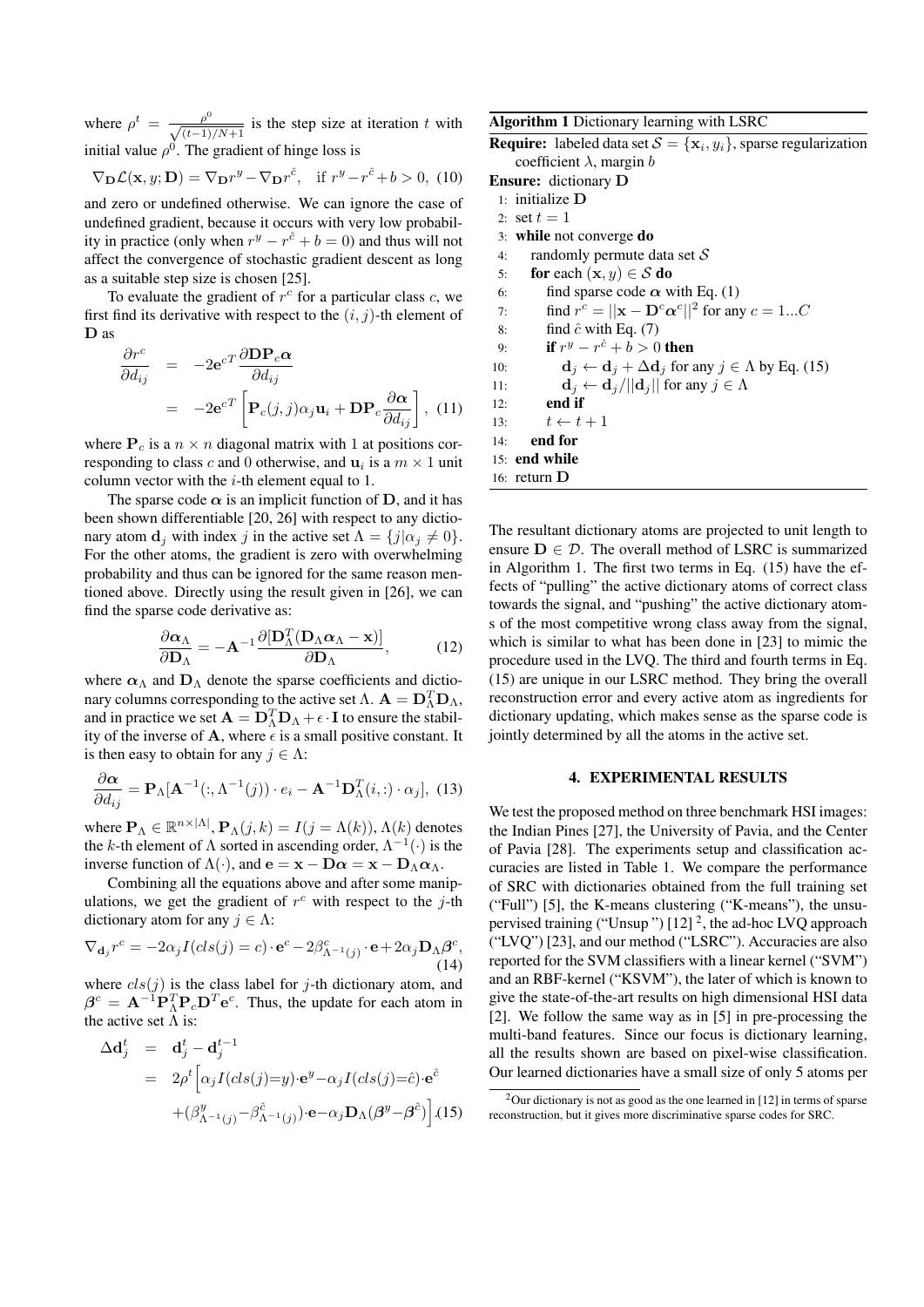| Image                 | #class              | #train/test              | Parameters                | Metric    | Full  | K-means | Unsup | LVO   | LSRC  | <b>SVM</b> | <b>KSVM</b> |
|-----------------------|---------------------|--------------------------|---------------------------|-----------|-------|---------|-------|-------|-------|------------|-------------|
| Indian                | 1043/<br>16<br>9323 |                          | 120 iterations.           | <b>OA</b> | 82.96 | 69.87   | 66.41 | 75.39 | 83.84 | 74.44      | 84.52       |
| Pines                 |                     |                          | $\rho^0 = 0.01$ ,         | AA        | 76.66 | 72.11   | 67.59 | 73.97 | 77.69 | 65.49      | 79.24       |
| $(200 \text{ bands})$ |                     | $\lambda = 0.1, b = 0.2$ | $\kappa$                  | 0.805     | 0.662 | 0.624   | 0.723 | 0.816 | 0.708 | 0.823      |             |
| University            | 9                   | 3921/<br>40002           | 10 iterations,            | <b>OA</b> | 78.31 | 68.01   | 64.57 | 73.24 | 81.08 | 67.28      | 79.15       |
| of Pavia              |                     |                          | $\rho^0$<br>$= 0.001$ ,   | AA        | 86.78 | 77.05   | 71.66 | 82.91 | 85.26 | 79.66      | 87.66       |
| $(103 \text{ bands})$ |                     |                          | $\lambda = 0.05, b = 0.3$ | $\kappa$  | 0.726 | 0.596   | 0.549 | 0.666 | 0.754 | 0.599      | 0.737       |
| Center of             | 9                   | 5536/<br>97940           | 20 iterations.            | <b>OA</b> | 97.45 | 95.86   | 95.91 | 96.85 | 97.93 | 95.68      | 96.13       |
| Pavia                 |                     |                          | $\rho^0$<br>$= 0.001$ ,   | AA        | 95.41 | 91.35   | 91.95 | 93.93 | 96.11 | 93.77      | 85.29       |
| $(102 \text{ bands})$ |                     |                          | $\lambda = 0.1, b = 0.3$  | $\kappa$  | 0.954 | 0.925   | 0.926 | 0.943 | 0.962 | 0.923      | 0.928       |

Table 1. Experiment settings and classification accuracies (%) on three HSI images.



Fig. 1. Accuracies change during training iterations for both "LVQ" and "LSRC" on the Indian Pines image.

class – a great reduction compared with the full training set used in the models of "Full" and "KSVM", yet the overall accuracy (OA), class-averaged accuracy (AA) and *κ* coefficient [29] achieved by LSRC are higher than using the "Full" set and other dictionary learning methods. Although built on linear input space, our method attains better performance than the nonlinear "KSVM" except for the small Indian Pines data set, on which SVM shows a better generalization capability.

Fig. 1 demonstrates that our learning algorithm effectively reduces both training and test errors during training, and converges to much higher accuracies than "LVQ". The labels of the Indian Pines image predicted using the "LVQ" and "LSRC" methods are also given in Fig. 2 for comparison.

The effect of tuning margin parameter *b* is examined in Table 2. A too small value of *b* leads to over-fitting to training set, while a too large value leads to bias of classification objective. A proper value of *b* is determined using part of training data as a validation set.

# 5. RELATION TO PRIOR WORK

The work presented here follows the classical framework of SRC proposed by Wright et al [4], and focuses on the less investigated problem of learning a dictionary well suited for



Fig. 2. Classification results on the Indian Pines image. Color encodes true labels, and black dots denote misclassification.

| Table 2. Effect of parameter $b$ on the Indian Pines image. |  |  |  |
|-------------------------------------------------------------|--|--|--|
|-------------------------------------------------------------|--|--|--|

|                                                       | $b \parallel 0.0$ 0.1 0.2 0.3 0.4 |  |  |
|-------------------------------------------------------|-----------------------------------|--|--|
| Train Acc. (%) 99.81 99.14 98.85 98.27 97.60          |                                   |  |  |
| Test Acc. $(\%)$ 81.30 83.51 <b>83.84</b> 83.19 82.88 |                                   |  |  |

SRC on HSI data. We take advantage of the underlying principle of Kohonen's LVQ [22] algorithm and adapt it to the dictionary design for SRC, leading to a novel LSRC algorithm which is more sound theoretically and more effective experimentally than the ad-hoc combination done previously by Chen et al [23].

#### 6. CONCLUSION

A new dictionary design method for HSI classification is proposed by optimizing a hinge loss function sharing the same spirit with LVQ. Our stochastic gradient decent-based algorithm mimics the updating rule of LVQ, but performs substantially better than the ad-hoc adaptation of LVQ as well as other existing dictionary learning approaches. Classification results achieved with the obtained compact dictionaries on three HSI images are comparable to or better than the kernel SVM-based classifier. In future work, we will incorporate spatial information into the current classification framework and apply our method to other image modalities.